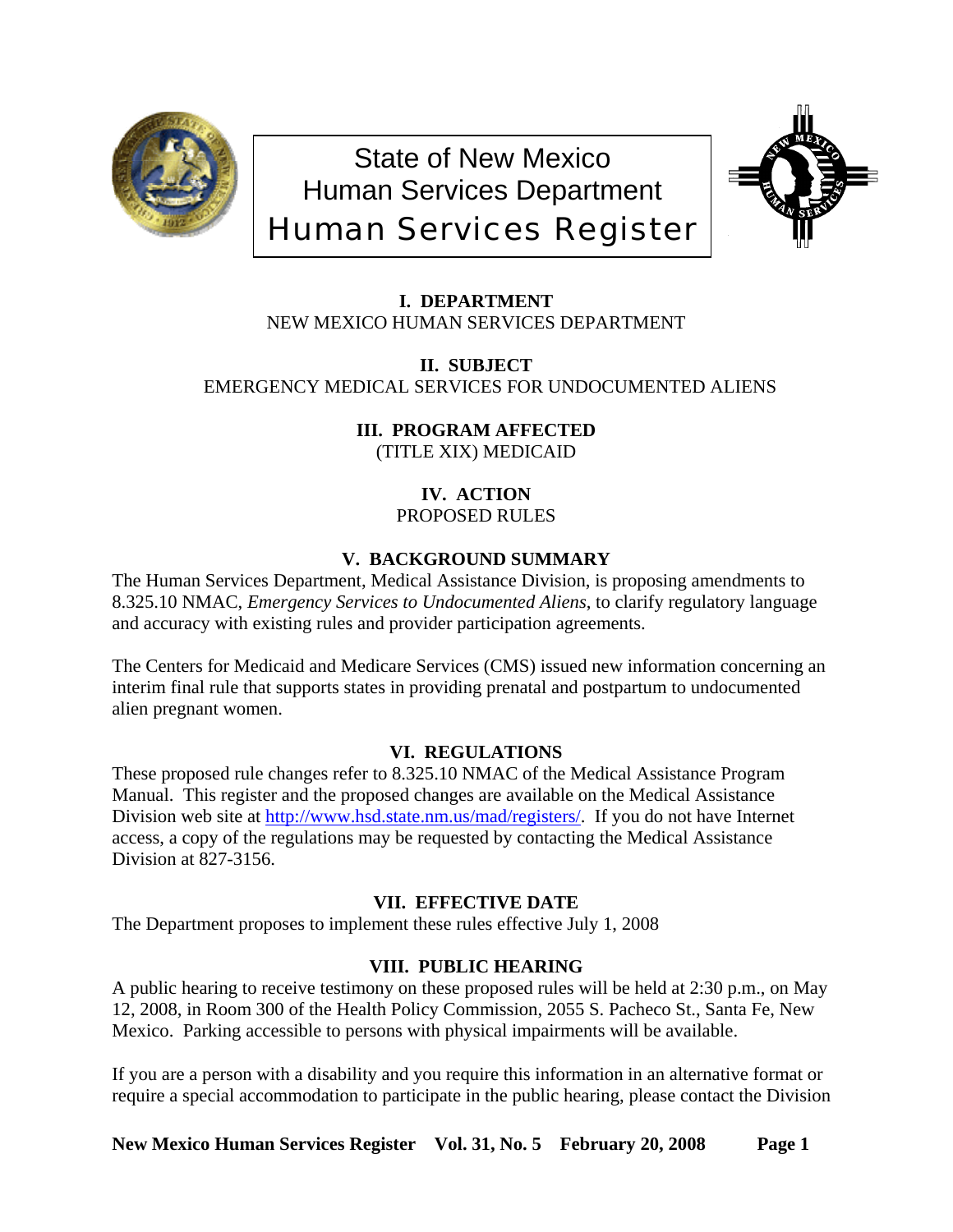toll free at 1-888-997-2583 and ask for extension 7-3156. In Santa Fe call 827-3156. The Department's TDD system may be accessed toll-free at 1-800-659-8331 or in Santa Fe by calling 827-3184. The Department requests at least ten (10) days advance notice to provide requested alternative formats and special accommodations.

# **IX. ADDRESS**

Interested persons may address written or recorded comments to:

Pamela S. Hyde, J.D., Secretary Human Services Department P.O. Box 2348 Santa Fe, New Mexico 87504-2348

These comments must be received no later than 5:00 p.m., on May 12, 2008. Written and recorded comments will be given the same consideration as oral comments made at the public hearing. Interested persons may also address comments via electronic mail to: [Magdalena.Romero@state.nm.us.](mailto:Magdalena.Romero@state.nm.us)

## **X. PUBLICATIONS**

Publication of these rule approved by:

PAMELA S. HYDE, J.D., SECRETARY HUMAN SERVICES DEPARTMENT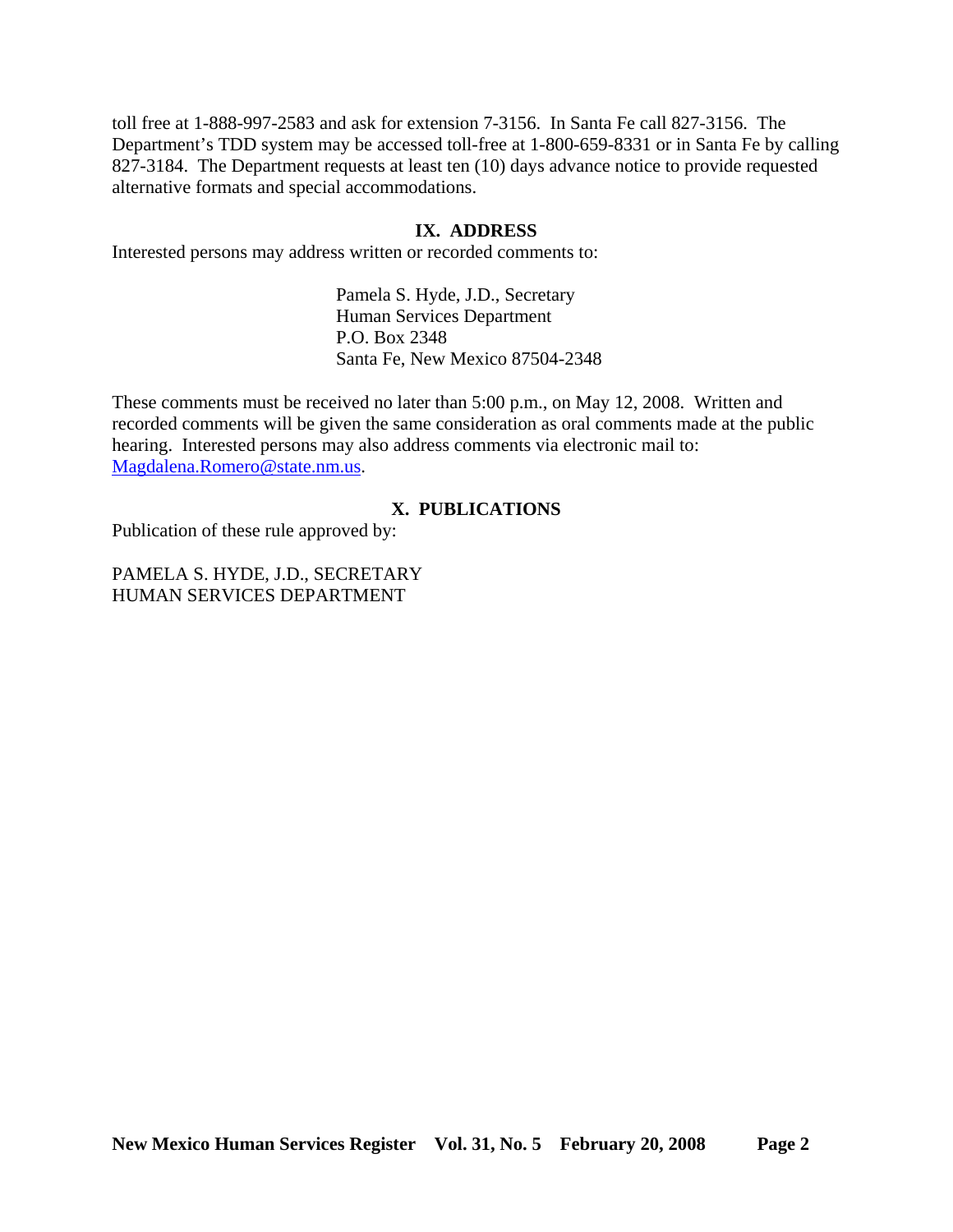## **SPECIALTY SERVICES** EFF:proposed **EMERGENCY SERVICES FOR UNDOCUMENTED ALIENS**

#### **TITLE 8 SOCIAL SERVICES CHAPTER 325 SPECIALTY SERVICES PART 10 EMERGENCY SERVICES FOR UNDOCUMENTED ALIENS**

**8.325.10.1 ISSUING AGENCY:** New Mexico Human Services Department (HSD). [2/1/95; 8.325.10.1 NMAC - Rn, 8 NMAC 4.MAD.000.1, 12/1/03, A, 7/1/08]

**8.325.10.3** STATUTORY AUTHORITY: The New Mexico medicaid program [is] and other health care programs are administered pursuant to regulations promulgated by the federal department of health and human services under Title XIX of the Social Security Act, [as amended and by the state human services department pursuant to state statute.] as amended, or state statute. See Section 27-2-12 et seq. NMSA 1978 (Repl. Pamp. 1991). [2/1/95; 8.325.10.3 NMAC - Rn, 8 NMAC 4.MAD.000.3, 12/1/03; A, 7/1/08]

**8.325.10.5 EFFECTIVE DATE:** February 1, 1995, unless a later date is cited at the end of a section. [2/1/95; 8.325.10.5 NMAC - Rn, 8 NMAC 4.MAD.000.5, 12/1/03; A, 7/1/08]

**8.325.10.6 OBJECTIVE:** The objective of these [regulations] rules is to provide [policies] instructions for the service portion of the New Mexico [medicaid program] medical assistance programs. [These policies describe eligible providers, covered services, noncovered services, utilization review, and provider reimbursement.] [2/1/95; 8.325.10.6 NMAC - Rn, 8 NMAC 4.MAD.000.6, 12/1/03; A, 7/1/08]

**8.325.10.8 MISSION STATEMENT:** The mission of the New Mexico medical assistance division (MAD) is to maximize the health status of [medicaid-eligible individuals] eligible recipients by furnishing payment for quality health services at levels comparable to private health plans. [2/1/95; 8.325.10.8 NMAC - Rn, 8 NMAC 4.MAD.002, 12/1/03; A, 7/1/08]

**8.325.10.9 EMERGENCY SERVICES FOR UNDOCUMENTED ALIENS:** The New Mexico [medicaid program (medicaid)] MAD is required to pay for necessary emergency services furnished to individuals who are undocumented aliens, reside in New Mexico and meet the requirements for [medicaid] MAD eligibility [42 CFR 440.255(c)]. [This section gives the definition of an emergency situation, eligible recipients, covered services, service limitations and general reimbursement methodology.]

[2/1/95; 8.325.10.9 NMAC - Rn, 8 NMAC 4.MAD.769, 12/1/03; A, 7/1/08]

**8.325.10.10 ELIGIBLE PROVIDERS:** [Upon approval of New Mexico medical assistance program provider participation agreements by the New Mexico medical assistance division (MAD), all providers who furnish emergency services for conditions that meet the definition of an emergency for certain eligible individuals who are undocumented aliens are eligible to be reimbursed for furnishing those services.] Upon approval of a New Mexico medical assistance division provider participation agreement by MAD or its designee, licensed practitioners or facilities that meet applicable requirements are eligible to be reimbursed for furnishing covered services to eligible recipients. A provider must be enrolled before submitting a claim for payment to the MAD claims processing contractors. MAD makes available on the HSD/MAD website, on other program-specific websites, or in hard copy format, information necessary to participate in health care programs administered by HSD or its authorized agents, including program rules, billing instructions, utilization review instructions, and other pertinent materials. When enrolled, providers receive instruction on how to access these documents. It is the provider's responsibility to access these instructions or ask for paper copies to be provided, to understand the information provided and to comply with the requirements. The provider must contact HSD or its authorized agents to request hard copies of any program rules manuals, billing utilization review instructions, and other pertinent materials and to obtain answers to questions on or not covered by these materials. To be eligible for reimbursement, a provider is bound by the provisions of the MAD provider participation agreement.

[2/1/95; 8.325.10.10 NMAC - Rn, 8 NMAC 4.MAD.769.1, 12/1/03; A, 7/1/08]

**8.325.10.11 PROVIDER RESPONSIBILITIES:** [Providers who furnish services to medicaid recipients must comply with all specified medicaid participation requirements. See 8.302.1 NMAC, *General Provider Policies*. Providers must verify that individuals are eligible for medicaid at the time services are furnished and determine if medicaid recipients have other health insurance. Providers must maintain records that are sufficient to fully disclose the extent and nature of the services furnished to recipients. See 8.302.1 NMAC, *General Provider*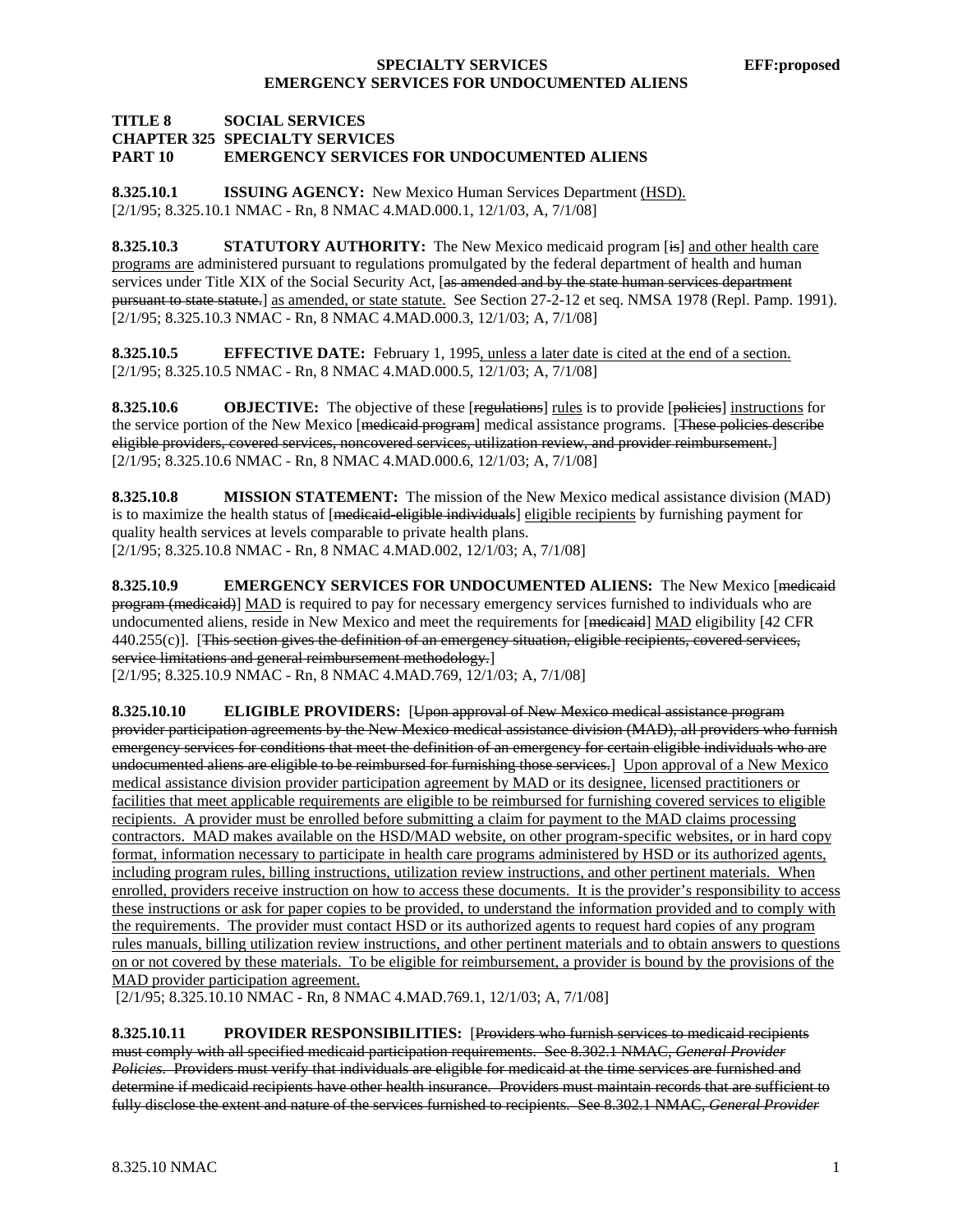## **SPECIALTY SERVICES** EFF:proposed **EMERGENCY SERVICES FOR UNDOCUMENTED ALIENS**

*Policies*.] A provider who furnishes services to medicaid and other health care eligible recipients agrees to comply with all federal and state laws and regulations relevant to the provision of medical services as specified in the MAD provider participation agreement. A provider also agrees to conform to MAD program rules and instructions as specified in this manual and its appendices, and program directions and billing instructions, as updated. A provider is also responsible for following coding manual guidelines and CMS correct coding initiatives, including not improperly unbundling or up-coding services.

[2/1/95; 8.325.10.11 NMAC - Rn, 8 NMAC 4.MAD.769.2 & A, 12/1/03; A, 7/1/08]

### **8.325.10.12 ELIGIBLE INDIVIDUALS:**

 A. Individuals who are undocumented, illegal, and non-immigrant aliens and who meet all the eligibility criteria for MAD for JUL Medicaid (category 072), children meeting applicable age requirements (category 032), [medicaid for] pregnant women (category 030 or 035), or supplemental security income (SSI), except for citizenship or legal alien status, are eligible to receive emergency services.

 B. Eligibility determinations are made by local county income support division (ISD) offices after the receipt of emergency services. The individual is responsible for completing an application at the local county ISD office and for providing all necessary documentation to prove that he or she meets the applicable eligibility criteria.

(1) Individuals must apply for  $[$ <del>medicaid</del> $]$  coverage at the ISD office no later than the last day of the third month following the month in which the alleged emergency services were received.

(2) Individuals are responsible for notifying providers of the approval or denial of  $[a$  medicaid an application.

 (3) If an application is denied or an application for [medicaid] coverage is not filed by the last day of the third month following the month in which the alleged emergency services were received, the individual is responsible for payment of the provider bill.

 (4) If reimbursement for services is denied by [medicaid] MAD, the individual is responsible for payment and can be billed directly for payment by the provider.

[2/1/95; 8.325.10.12 NMAC - Rn, 8 NMAC 4.MAD.769.3 & A, 12/1/03; A, 7/1/08]

### **8.325.10.13 COVERAGE CRITERIA:**

A. "Emergency" [is defined as a medical condition, including all emergency labor and delivery, which including all emergency inductions and unscheduled cesarean sections] as defined for EMSA includes labor and delivery including prenatal and postpartum care, inductions and cesarean sections, as well as any other medical condition, manifesting itself with acute symptoms of sufficient severity such that the absence of immediate emergency medical attention could reasonably be expected to result in one of the following:

- (1) the individual's death;
- (2) placement of the individual's health in serious jeopardy;
- (3) serious impairment of bodily functions; or
- (4) serious dysfunction of any bodily organ or part.

B. [Only medical services that are] Services are covered only when necessary to treat [and/or]or evaluate a condition meeting the definition of emergency and are covered only for the duration of that emergency.

 C. After delivery, a child can have legally documented or citizenship status because of its birth in the United States and, therefore, is not eligible for emergency services for undocumented aliens. The child may be eligible for another [medicaid] MAD category of eligibility on [his/her] his or her own.

D. Determination of coverage is made by MAD or its designee.

[2/1/95; 8.325.10.13 NMAC - Rn, 8 NMAC 4.MAD.769.4 & A, 12/1/03; A, 7/1/08]

**8.325.10.14** SERVICE LIMITATIONS: [Medicaid] MAD covers only those emergency medical services furnished in the state of New Mexico. To meet the categorical eligibility requirements, [individuals] eligible recipients who are undocumented aliens must be residents of the state of New Mexico. Proof of residence must be furnished by the undocumented alien to the local county ISD office. Individuals traveling through New Mexico, entering the United States through New Mexico en route to another destination, visiting in New Mexico or touring New Mexico with a tourist visa do not meet the residence requirement.

[2/1/95; 8.325.10.14 NMAC - Rn, 8 NMAC 4.MAD.769.5, 12/1/03; A, 7/1/08]

**8.325.10.15 NONCOVERED SERVICES:** [Mediented] MAD does not cover any medical service that is not necessary to treat [and/or] or evaluate a condition for an individual who is an undocumented alien that does not meet the definition of emergency. [Medicaid] Additionally, MAD does not cover the following specific services: